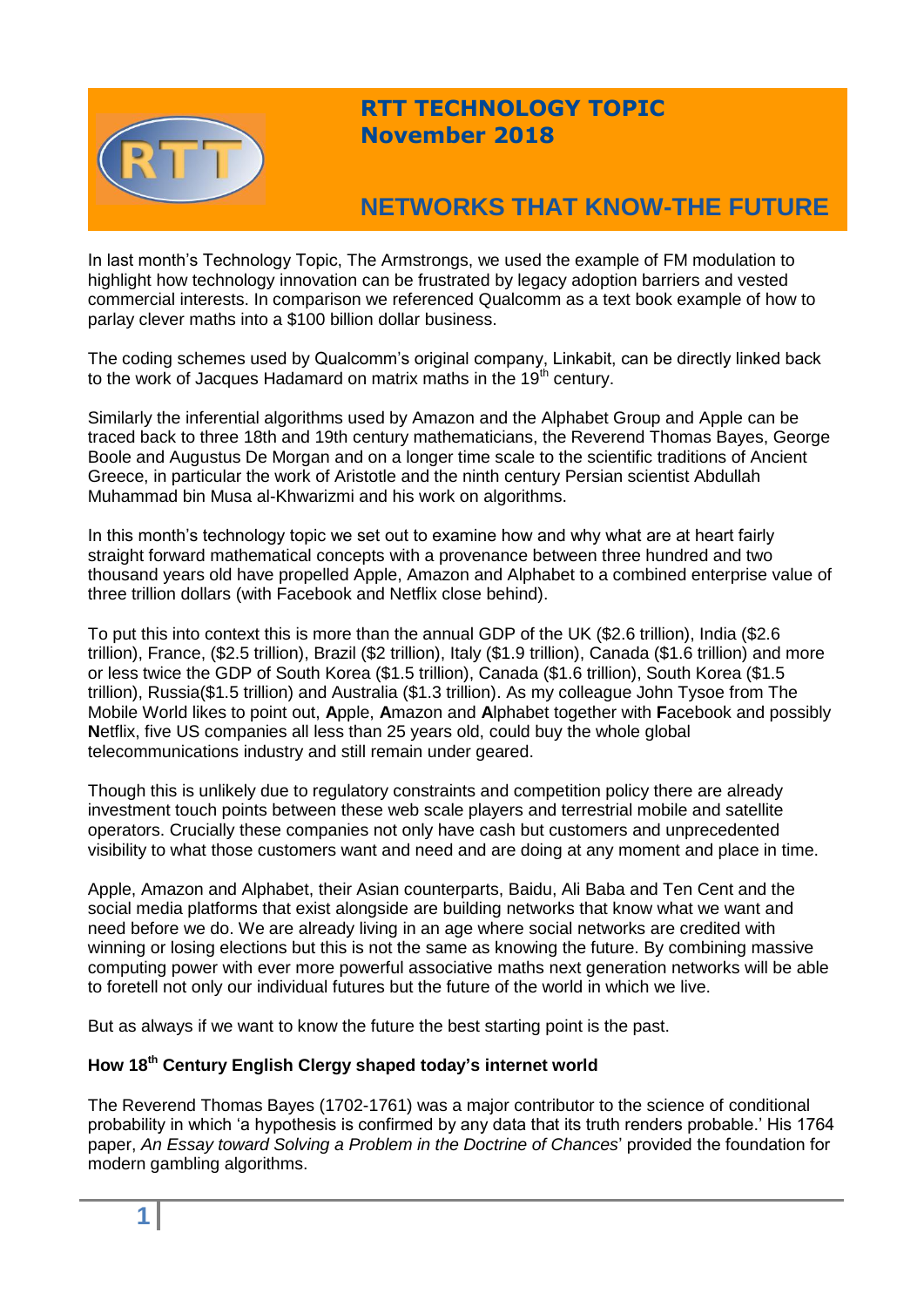George Boole (1815-1864) developed Bayes work by introducing more precise conditional language, the eponymous Boolean operations of OR (any one of the terms are present, more than one term may be present), AND (all terms are present), NOT (the first term but not the second term is present) and XOR (exclusive OR, one or other term is present but not both).

Augustus De Morgan (1806-1871) was working in parallel to Boole on limits and boundaries and the convergence of mathematical series. The work of Augustus De Morgan is directly applied to the truncation of iterative algorithms so that an optimum trade off can be achieved between accuracy and time. This is known as De Morgan's Law.

Every time we use a search engine we are using a combination of De Morgan's Law, Boolean operations and Bayesian conditional probabilities and it is the these three cornerstones of probability theory that together allow Amazon, Apple and Alphabet and Facebook to build networks that know what we want and need before we do.

The two key enablers that have made the maths make money are GPS and modern smart phones which together allow us to interact and navigate and have knowledge of the physical and commercial world around us. The network knows where we are and what we might want to do there. This in turn has depended on a parallel development of mobile metadata algorithms.

Metadata is information about information, data that is used to describe data. It comes from the Greek meaning 'among', 'with', 'beside' or 'after'.

Aristotle's work 'Metaphysics' written sometime around 310 BC theorized about the common structures that underlie the changes that are observable in the natural world. In a modern mobile context, metadata may be spatial (where), temporal (when) and social (who). It can be manually created or automatically created. Information about information can be more valuable than the information itself. Semantic data is metadata that not only describes the information but explains its significance or meaning. This implies an ability to interpret and infer (Aristotle). Modern mobile inference algorithms include similarity processing algorithms and sharing algorithms. Put simply, metadata is a mechanism for increasing user engagement and creating and extracting user value.

But life moves on and it is important to realise that mathematical and algorithmic techniques continue to evolve. Some of the mathematical value both in pure and applied maths is 'heritage value', the legacy of several thousand years of mathematical study and inspiration. Some of the mathematical value is 'contemporary value', the contributions presently being made by practicing mathematicians and significant additional value will be realised from future generations of mathematicians.

So if we want to know what Amazon, Alphabet, Apple and Facebook and their web scale companions might do next it is useful to consider the areas in contemporary mathematics that are most likely to prove useful in terms of differentiating the future 'user experience proposition' or create new sources of revenue.

One way to do this is to find out what work, or more accurately, whose work is winning awards.

For years there was no mathematical equivalent to the Nobel Prize. Rumour has it that the Swedish mathematician Gosta Mittag Leffler had an affair with Alfred Nobel's wife. This effectively shut out all future mathematicians, particularly Swedish mathematicians, from the Nobel award and recognition process.

There is a Field award for mathematicians but this is only awarded every four years and is restricted to mathematicians under 40. In 2002, the Norwegian government decided to fund a yearly award known as the Abel prize to mark the double centenary of Niels Henrik Abel. Niels Henrik Abel died in 1829 at the age of 27 after contracting TB following an ill-advised sleigh ride. In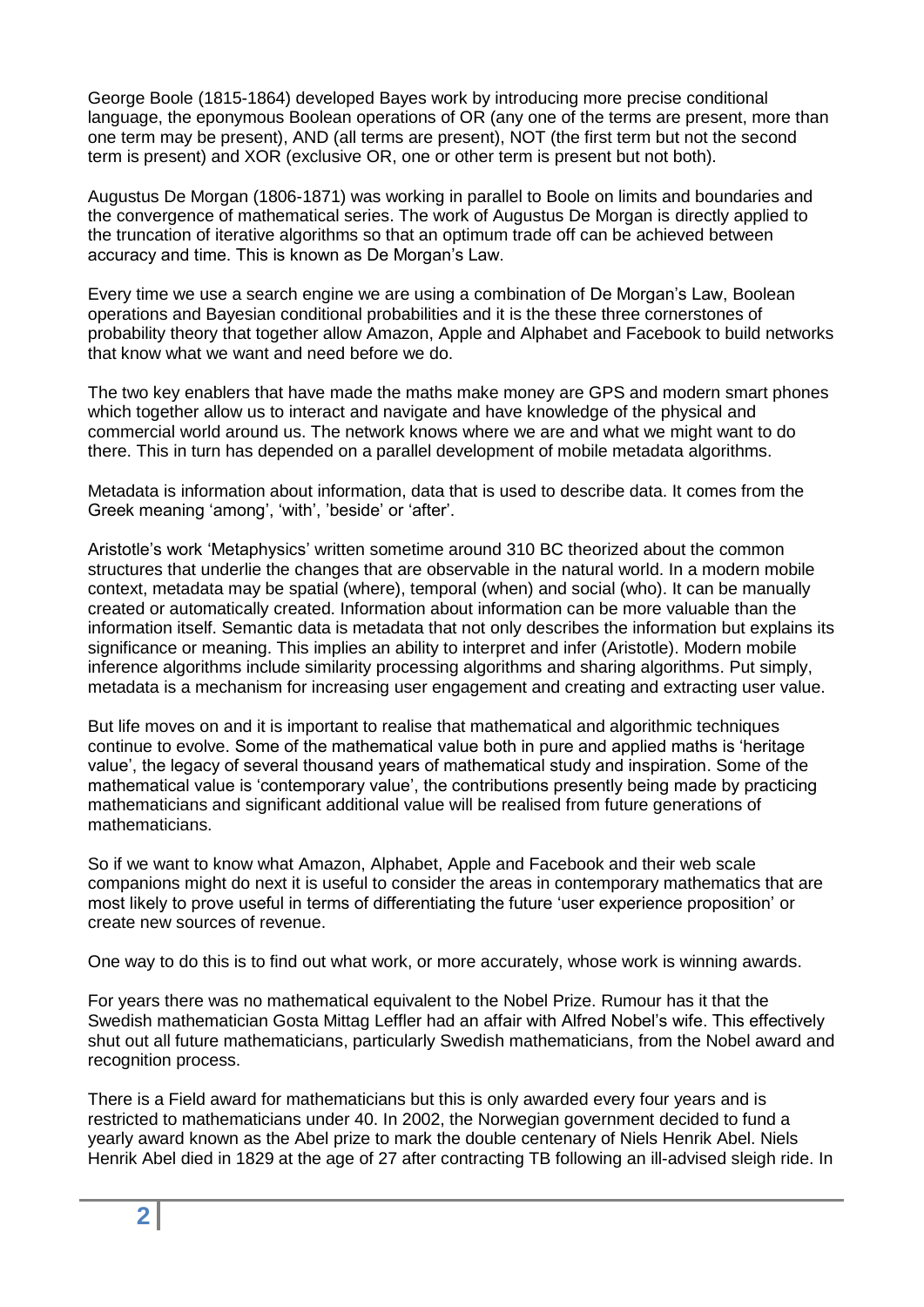his short life he had however developed the foundations for group theory, also worked on in parallel by Galois.

Group theory is essentially an integration of geometry, number theory and algebra. Abel worked specifically on the commutative properties of group operations, arithmetical processes like addition where it does not matter in which order sums are performed and where operations have a reciprocal influence on each other. Group theory helps discover and describe what happens when one does something to something and then compares the results with the result of doing the same thing to something else, or something else to the same thing. Group theory is therefore crucial to the management and manipulation of complex and interrelated data sets that change over time at varying rates.

Group theory and the associative maths behind group theory is changing how value is generated in the telecommunications industry. This is why it is useful to track who is winning the Abel prize each year, a prize worth \$1 million dollars to the winner but potentially trillions of dollars to companies that find ways of using the maths to generate new profit opportunities.The table below summarises the winners by year and research topic.

| Year | Awarded to                 | For work on                                                                                                          |
|------|----------------------------|----------------------------------------------------------------------------------------------------------------------|
| 2003 | Jean-Pierre Serre          | Topology (place and space) and group theory                                                                          |
| 2004 | Sir Michael Francis Atiyah | The Atiyah-Singer index theorem, a construct for measuring                                                           |
|      | and Isadore M Singer       | and modelling how quantities and forces vary over time and                                                           |
|      |                            | space taking into account their rate of change.                                                                      |
| 2005 | Peter Lax                  | Nonlinear differential equations and singularities, the                                                              |
|      |                            | modelling of odd things that happen at odd times.                                                                    |
| 2006 | <b>Lennart Carleson</b>    | Harmonic analysis and his theory of smooth dynamical<br>systems.                                                     |
| 2007 | Srinivasa SR Varadhan      | The maths describing rare chance and probability events                                                              |
|      |                            | and a unified theory of large deviation.                                                                             |
| 2008 | John Griggs Thompson       | Algebra and group theory                                                                                             |
|      | Jacques Tits               |                                                                                                                      |
| 2009 | <b>Mikhail Gromov</b>      | Geometry                                                                                                             |
| 2010 | John Tate                  | Number theory.                                                                                                       |
| 2011 | John Stony                 | Topology, geometry and algebra.                                                                                      |
| 2012 | Endre Szemedi              | Discrete mathematics and theoretical computer science,                                                               |
|      |                            | additive number and ergodic theory (the statistical and                                                              |
|      |                            | qualitative behaviour of measurable group and semigroup                                                              |
|      |                            | actions).                                                                                                            |
| 2013 | Pierre Deligne             | Algebraic theory and representation theory                                                                           |
| 2014 | <b>Yakov Sinai</b>         | Dynamical systems, ergodic theory and mathematical                                                                   |
|      |                            | physics                                                                                                              |
| 2015 | John F Nash and Louis      | Nonlinear differential equations and geometric analysis                                                              |
|      | Nirenberg                  |                                                                                                                      |
| 2016 | <b>Sir Andrew Wiles</b>    | For proving Fermat's Last Theorem by way of the                                                                      |
|      |                            | modularity conjecture for semi stable elliptic curves opening                                                        |
|      |                            | a new era of number theory. Pierre de Fermat (1607-1665)<br>created the Last Theorem while studying Arithmetica, the |
|      |                            | Greek text written in AD 250 by Diophantus of Alexandria                                                             |
|      |                            | discussing whole numbers, the relationships between them,                                                            |
|      |                            | and the patterns they form and the relationship with                                                                 |
|      |                            | Pythagoras' 'square of the hypotenuse theorem' Unfortunately                                                         |
|      |                            | Pierre De Fermat didn't note down how he had done it.                                                                |
| 2017 | <b>Yves Mayer</b>          | Mathematical theory of wavelets                                                                                      |
| 2018 | Robert P Langlands         | Connecting representation theory to number theory                                                                    |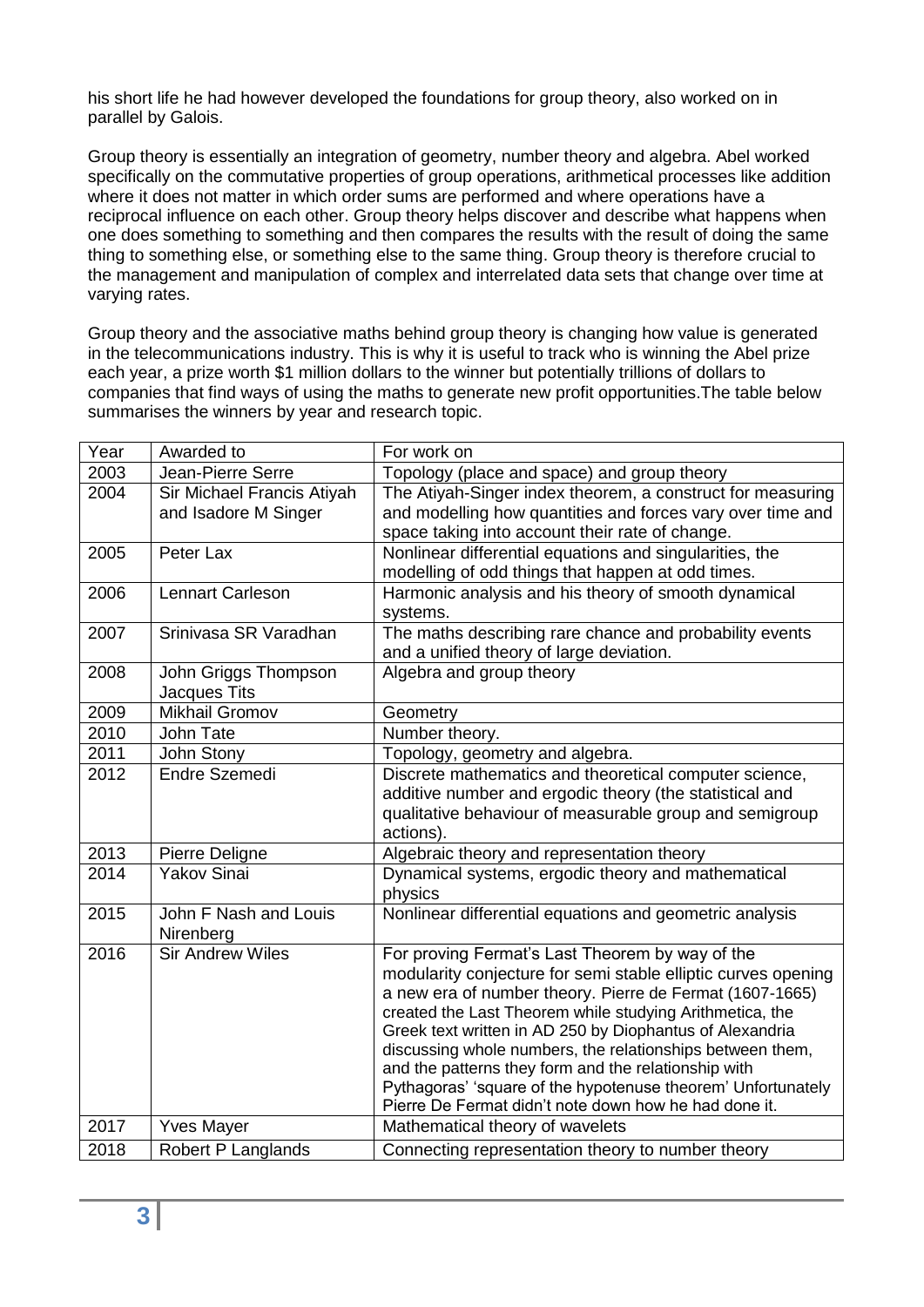Surprisingly there are no Chinese mathematicians though presumably this will change over time.

So what can be inferred from this list of prize winners and their work?

Apple, Amazon, Alphabet and Facebook all presently earn their money by identifying individual wants and needs and meeting those wants and needs though the supply of physical goods (Amazon) or advertising. Adding mobility, place and time and direction and speed of travel increases the value of these services.

More fundamentally, these services generate data sets that can be analysed to reveal social, economic and political trends. If Apple, Amazon and Alphabet combined their data sets, none of us would have any secrets.

Our 16 prize winners are all directly or indirectly engaged with furthering the science and methodology of associative maths. When combined with massive computing power, associative maths reveals what's going to happen next, a clairvoyant computing system.

A clairvoyant computing system has minimal value until it is closely coupled with a communications system at which point it can potentially rule the world. This may provide a compelling rationale for the web scale majors to invest more aggressively into mobile and satellite operators and their associated supply chains.

This may of course be frustrated by regulatory and competition policy but it does point to a fundamental shift from value generated from individuals and the relatively small groups that those individuals interact with to a far reaching business model with profound implications for sovereign governments and their governing institutions.

The interesting twist is that Apple, Amazon, Alphabet, Facebook and Netflix are US companies but global corporations with global reach but minimal sovereign sympathy. Ali Baba and Ten Cent and Baidu have a similar numeric demographic though may find it harder to scale into non-Asian markets. This could change but they will still lack the first mover advantage of the established US majors.

But the financial scale is potentially extraordinary.

Just to reiterate, Apple, Amazon and Alphabet are all now individually valued at more than one trillion dollars with Facebook and Netflix close behind them. Their combined knowledge of how we work rest and play is unprecedented. If the behaviour of people and groups of people can be predicted then people can be managed and controlled however that also implies that the events that these people are part of can be predicted and managed as well.

The French Physician Michel de Nostradamus (1503-1566) published his Prophecies in 1555 after spending many hours staring at a bowl filled with water and herbs. He accurately foretold the date and manner of death (a jousting accident) of Henry the Second and is credited with predicting the French Revolution, the rise of Napoleon and Hitler, the development of the Atomic bomb and the attack on the World Trade Centre on September 11 2001. Like all clairvoyants he managed to combine vagueness of detail and date with the occasional lucky break, not so lucky for Henry Second though he must have known that jousting was a dangerous sport.

The next generation of *networks that know* are going to be more detailed and accurate (most of the time).

Let us hope that their power can be harnessed as a force for social, economic and political progress.

#### **Ends**